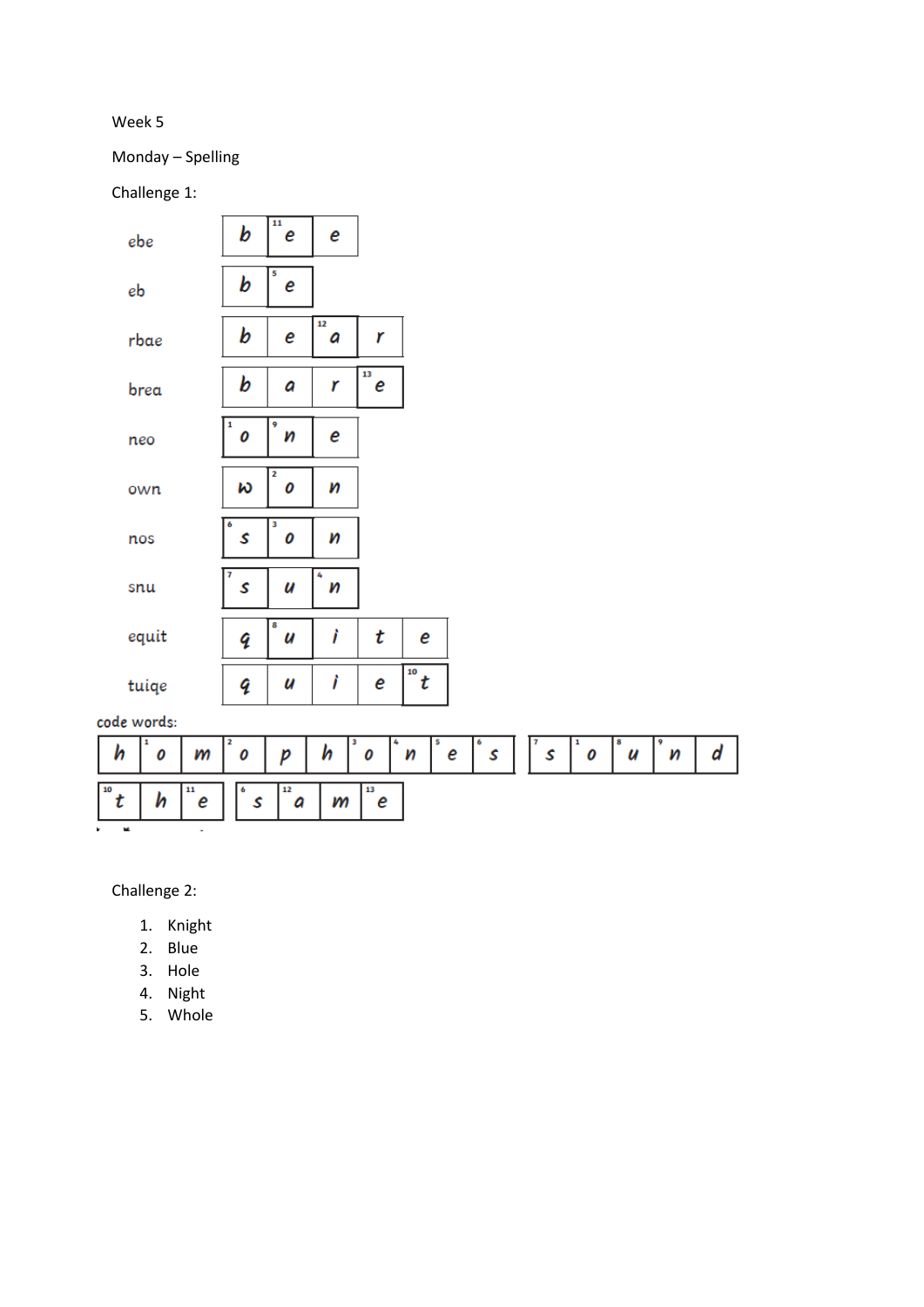## Tuesday – Reading

1) Why does the Bad-tempered ladybird want to fight the Friendly one?

He wants to fight because he wants to keep all the aphids for himself. He doesn't want to share.

2) Why do you think the Bad-tempered ladybird doesn't really want to fight the stag beetle?

I think the Bad-tempered ladybird is actually a little bit scared to fight the Stag Beetle because of his jaws.

3) Which animal is your favourite that the ladybird comes across? Explain why.

You cannot be wrong here. Any animal and explanation is correct.

4) How do we know that Bad-tempered ladybird is confused by the whale?

We know he is confused because he tries to talk to it's fin and it's flipper.

5) Why is the word SLAP in capital letters on slide 26?

It is in capital letters to tell the reader to say it in a different (loud) voice. (To tell the reader to emphasise this word)

6) What has the Bad-tempered ladybird learnt in the story?

The bad-tempered lady bird has learnt to not fight and to be kind and share.

Wednesday – Boxing up the story

| Opening      | Introduce the Main Character and<br>the situation. | The Bad-Tempered Ladybird flies in<br>from the right and spots the aphids<br>on a leaf.                                                                         |
|--------------|----------------------------------------------------|-----------------------------------------------------------------------------------------------------------------------------------------------------------------|
| <b>Build</b> | Character flaw is revealed                         | The Bad-Tempered Ladybird is<br>greedy and wants to keep all the<br>aphids. He wants to fight the friendly<br>lady bird.                                        |
| Problem      | The flaw leads the Main Character<br>into trouble  | The Bad-Tempered Ladybird flies<br>around offering to fight all the<br>creatues.<br>Eventually, he asks a huge whale<br>who uses its tail to hit him very hard. |